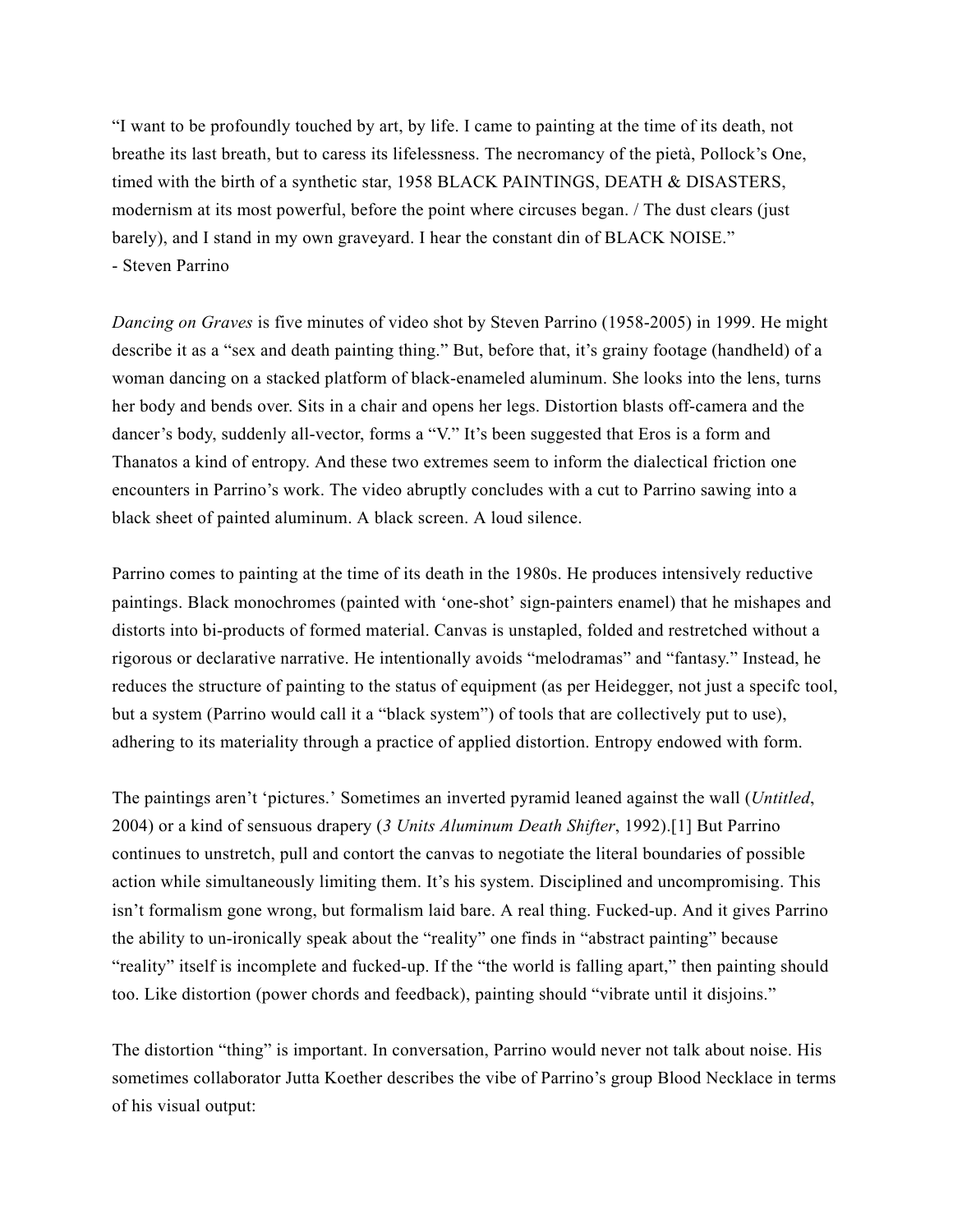rigorous, stripped down, hard.[2] He listens for the constant din of black noise in the white static of Manhattan's traffic and attempts to channel this into his work. He is as attracted to a New York Post cover ("A Murder Most Posh") as to the *Black Square* of Malevich.[3]

In this sense, Parrino's work is committedly realist. Not because it shows us a picture of reality, but because it participates in reality's entropy. Even when real materials are historical or necrophied artifacts (the monochrome, the action paining or modernism) subjected to "theoretical distortion" (his words) or appropriation. Parrino directs attention to the structuring of painting's "facts" through their destruction. And it's through their mutual fragmentation and intercession (the gloss of black enamel or shine of crushed aluminum) that we get a glimpse of what's at stake in painting's entropic undoing. Adorno says "the splinter in your eye is the best magnifying-glass," because distorted vision is the only way to confront something objectively. Like running into an object in the dark.

The selection of works on view at The Power Station adhere to Parrino's elemental vocabulary: black, white and aluminum. Like Titian, Parrino begins his paintings with a fundamental contrast. Black. White. A positive.

A negative. Not to outline a form, but to establish matrices for possible action and intervention. Here, Parrino's decision to limit painting to a narrow economy seems to amplify the works' materialism and "heighten" their exteriority, context or "social feld." The problem isn't to stop paring away, but to produce paintings that destroy themselves in their making. Because "all creation hinges on destruction." Because "all things destroy themselves or are destroyed."

Steven Parrino was born in 1958 in New York, and died in 2005 in New York. He received his A.A.S. in 1979 from SUNY Farmingdale, New York, and his B.F.A. in 1982 from Parson's School of Design, New York. Parrino's work has been exhibited in major exhibitions around the world including the Kunstmuseum St. Gallen, Switzerland (2000); Ludwig Museum, Köln (2000); Contemporanea, Milan (2001); Nuremberg Museum, Germany (2002); The Swiss Institute, New York (2002); Museum of Contemporary Art, Tokyo (2003); Le Consortium, France (2004); Museum of Modern Art, Frankfurt (2005); P.S.1 Contemporary Art Center, New York (2005); and Yerba Buena Center for the Arts, San Francisco (2006). Recent solo shows include Massimo De Carlo Arte Contemporanea, Milan (2000); *"Exit/Dark Matter,"* FriArt, Switzerland (2002); *"Steven Parrino Videos 1979-Present,"* Circuit, Lausanne, Switzerland (2002); Massimo DeCarlo Arte Contemporanea, Milano Galerie Jean Brolly, Paris (2003); *"A Retrospective (curated by Fabrice Stroun),"* Musée d'Art Moderne et Contemporain, Geneva (2005-07); Palais De Tokyo, France (2007) (curated by Fabrice Stroun and Marc-Olivier Wahler); *"Born to Be Wild: Hommage an*